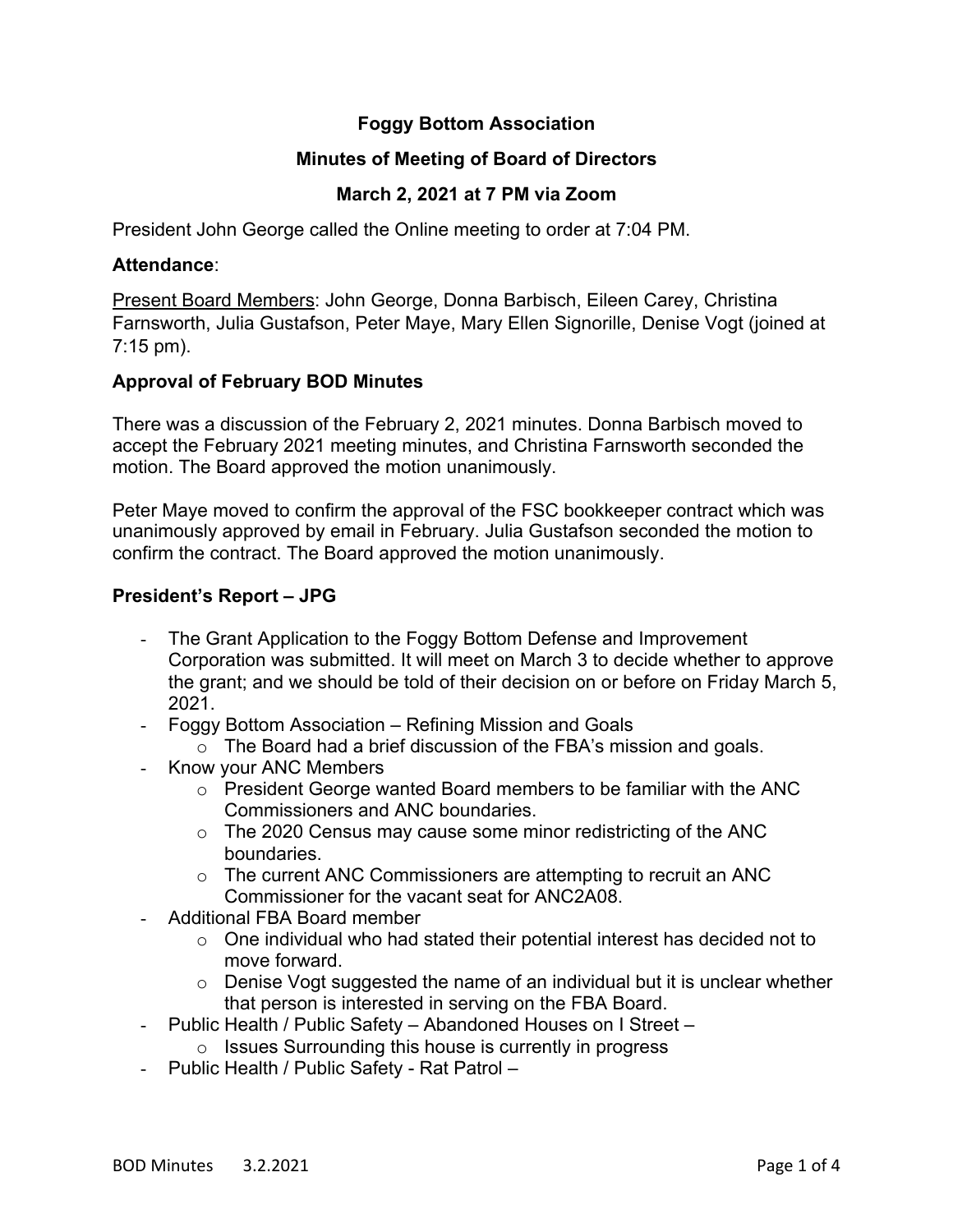- $\circ$  President George sent an email to Mr. Pittman to determine the timing of his next visit Foggy Bottom.
- Documenting Policies and Procedures
	- o President George wants to document FBA policies and procedures to ensure easier transition between persons handling tasks and between changes in Board members.
- Top community concerns in February based on inquiries to FBA Board Members:
	- o Student behavior
	- o Vaccine distribution
	- o Robberies at 7-11
	- o Homeless encampments
	- o Parking

### **Treasurer's Report – JPG**

- FSC Bookkeeper has started; the 2020 checkbooks are reconciled. The bookkeeper is refining categories (Chart of Accounts) for the balance sheet. She also wants to review our use of PayPal.
- FBA's DCRA business license was revoked because the licensure fees had not been paid since 2014. It will be paid current and be re-instated as of March 2020. The fees and penalties are approximately \$650.
- Annual Budget, monthly income, and expenditures **(See attached)**
	- o President George discussed the proposed budget and changes from the prior year. He noted that there is grant money in the proposed budget, but obviously this will be revised depending on whether the application is granted, in full or in part.
	- $\circ$  Denise Vogt suggested that the FBA make a contribution to the local food pantry. Peter Maye suggested that board members and Foggy Bottom residents could also support by volunteering at the food pantry.

#### **Technology – Eileen**

- Review Technology Assessment: Eileen did a thorough and extensive review of current FBA technology and related categories.
- Eileen will come up with recommendations of software products for the various tasks of the FBA so that they are be better integrated and will maintain security of the information.
- Eileen will suggest a date/time to conduct a separate Board meeting to discuss technology recommendations.

### **Membership Report – Mary Ellen**

- Membership Status (number of current members; inactive members, etc.) o 213 actives; 173 non-active
- Moving towards doing renewals by quarter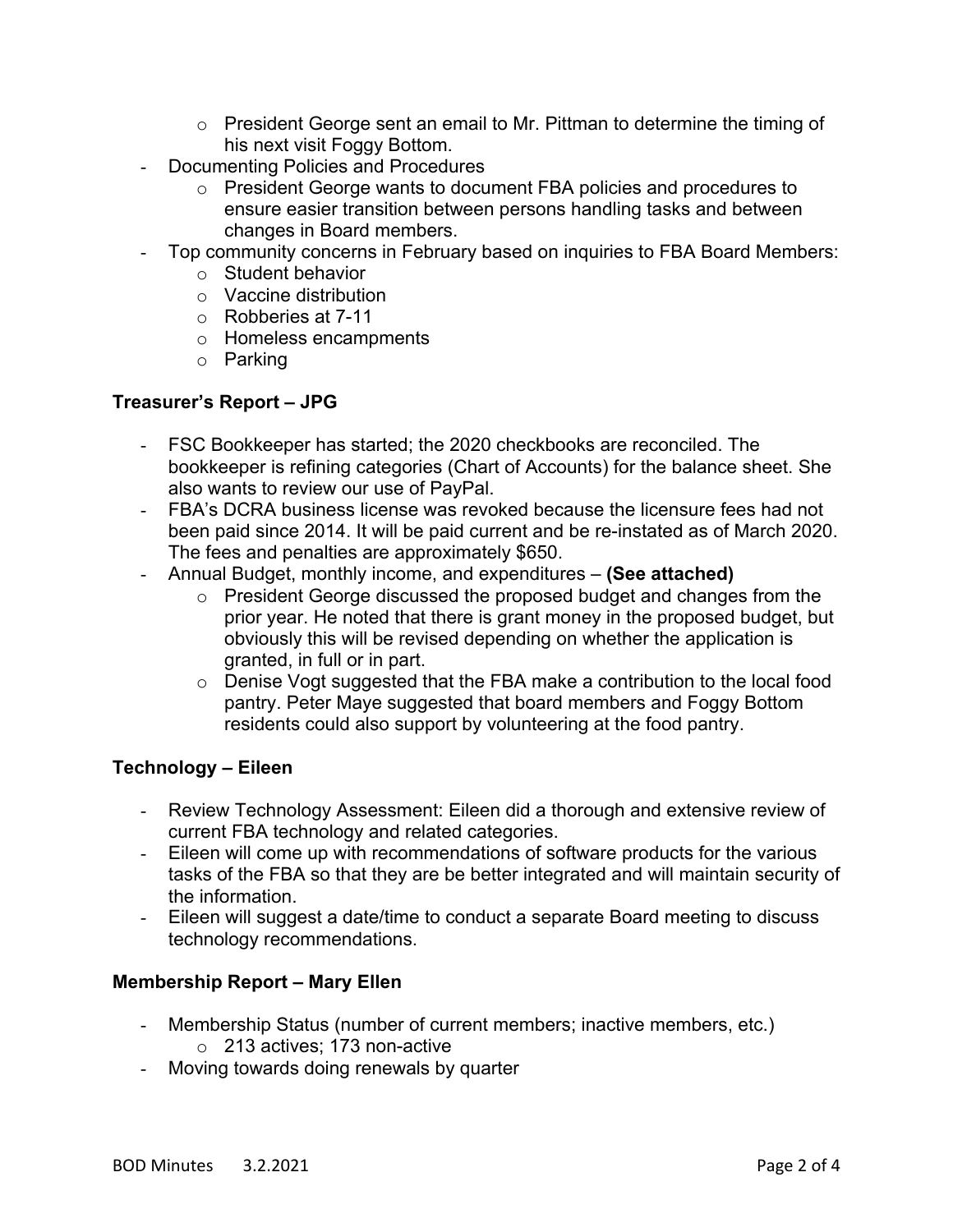# **Arts in Foggy Bottom – Peter**

- Peter reported on the status of the exhibit which will run from late May 2021 to late September 2021. The exhibition timeline is as follows:
	- o **INSTALL** WEEKEND May 22 Saturday / May 23 Sunday.
	- o Exhibit **Launch** June 5 Saturday
	- o Exhibit **end** September 26 Sunday
	- o **De-install** October 2 Saturday
- He reported that there will be an opening reception at the Watergate Gallery & Frame Design.

### **FB/WE Infrastructure – Donna**

- Virginia Ave NW Bike Lanes Update
- Donna stated that at the last meeting folks walked the bike lane last week.
- There will be an ANC Meeting on March 3, 2021, at 6 pm about bike lanes; Donna was asking for community input; President George will send out an email to the community.
- She reported that DDOT will report on 3 different proposals with the pros and cons of each.

### **Communications – Christina**

- Current FBWE Communications
	- o FBA Newsletter
		- What should our lane be?
		- § How should we distribute the newsletter?
	- o West End Flyer has a distribution method established to include apartment buildings and condos
		- Will be ending in April
	- o Friends of West End Library
	- o FBWE Village

### **Regular Monthly Community Meetings – JPG**

- Standard Agenda President George stated that the standard agenda seems to work.
	- o Welcome JPG
	- $\circ$  MPD Update Lt. Williams
	- o MOCR Update Joe Florio
	- o President's Report JPG
	- o Membership Report Mary Ellen
	- o Business Showcase BOD Choice
	- $\circ$  March Monthly Topic Rank Topics
		- Bike Lanes
		- § Library
		- Councilmember Brooke Pinto Future meeting